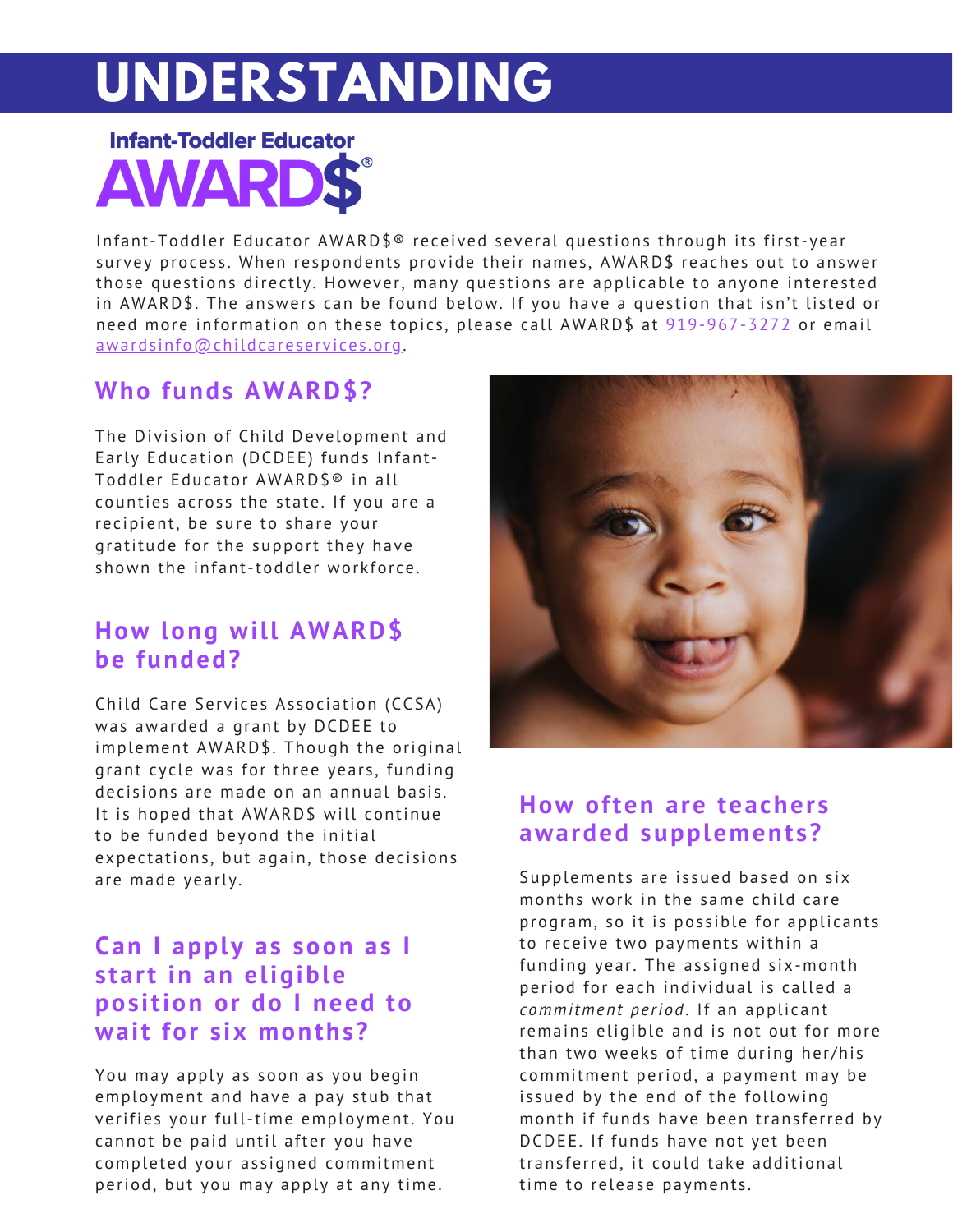## **Do I need to reapply every year to continue receiving the AWARD\$** supplements?

No, you do not need to reapply as long as you remain eligible in your current child care program. AWARD\$ will track your six-month commitment periods and will confirm your ongoing eligibility with your employer. If you do move to another program or become ineligible for another reason, you may reapply.

#### **If I change jobs , will I be able to get back on AWARD\$?**

If you change jobs, you may reapply from your new program if you are eligible in your new site. You will be unable to receive a payment, however, unless/until you have completed your assigned commitment period at your new site. This commitment period will be reestablished based on your new application and eligibility dates.

#### **If I move to a new county, will I be able to get back on AWARD\$?**

Because AWARD\$ is funded by DCDEE in every North Carolina county, you may reapply from a different county if you meet all other eligibility requirements.

## **Are offi c ial trans c ript s the only ac cepted documentation for education?**

AWARD\$ offers the opportunity to applicants currently or recently in school to complete an Internet Permission Form (IPF). This form enables us to access your school account with your password and download your transcript. AWARD\$ staff must download this: an internet transcript cannot otherwise be accepted. Your password may be changed after we successfully access the internet transcript. In addition to the IPF, if an applicant has an official transcript on file with either the Child Care WAGE\$® Program or Early Educator Certification, AWARD\$ may use it. Official transcripts may be sent electronically from the school or the participant may forward the school email with the link to the transcript included.

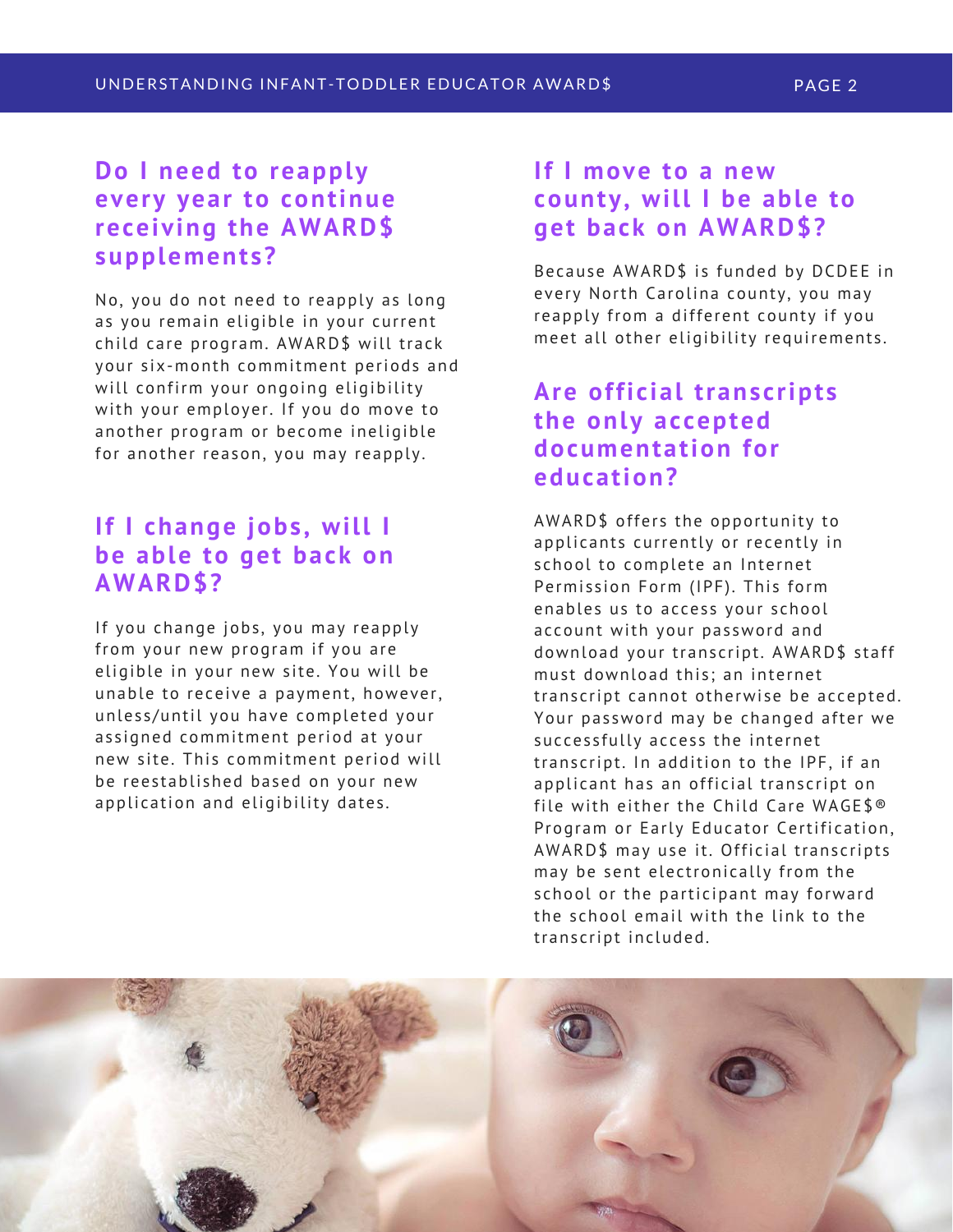#### **If I complete additional education, do I have to submit a new trans c ript?**

Yes, AWARD\$ must have an official transcript in order to verify that you have completed the coursework neces sary to advance toward a higher level on the scale and earn more money. Please keep AWARD\$ staff updated with ongoing education documentation so we can be sure you are given the highest level possible! See the previous ques tion for alternative documentation options .

# **How do you determine the college c redit s that count towards the different education level s?**

AWARD\$ follows a protocol developed for counting coursework and every class on a transcript is assessed. The salary supplement scale allows for a combination of general education and early childhood coursework, but levels with significant early childhood coursework earn greater supplements. To determine the focus of courses, a review of course descriptions is often necessary. The Grade Point Average (GPA) may also impact which courses can count. If you have questions about your education, please call an AWARD\$ counselor at 919-967-3272.

CHILD CARE SERVICES ASSOCIATION INFANT-TODDLER EDUCATOR AWARD\$® PO BOX 901, CHAPEL HILL, NC 27514 919-967-3272 WWW.CHI[LDCARESERVICES.ORG](http://www.childcareservices.org/)

# **I s AWARD\$ s till ac cepting appli cations?**

Yes! Please let interested [infant-toddler](https://www.childcareservices.org/awards/how-do-i-apply/) educators know they may apply at any time. Further information may be found here.

#### **Will I** be contacted **when my check i s mailed?**

AWARD\$ does not contact individuals when checks are mailed, but we encourage you to review the information in your initial letter. This letter shares many details about participation on AWARD\$, including your commitment period. You can then identify when your next six months will end, knowing that checks are mailed one to two months following your completed commitment period.